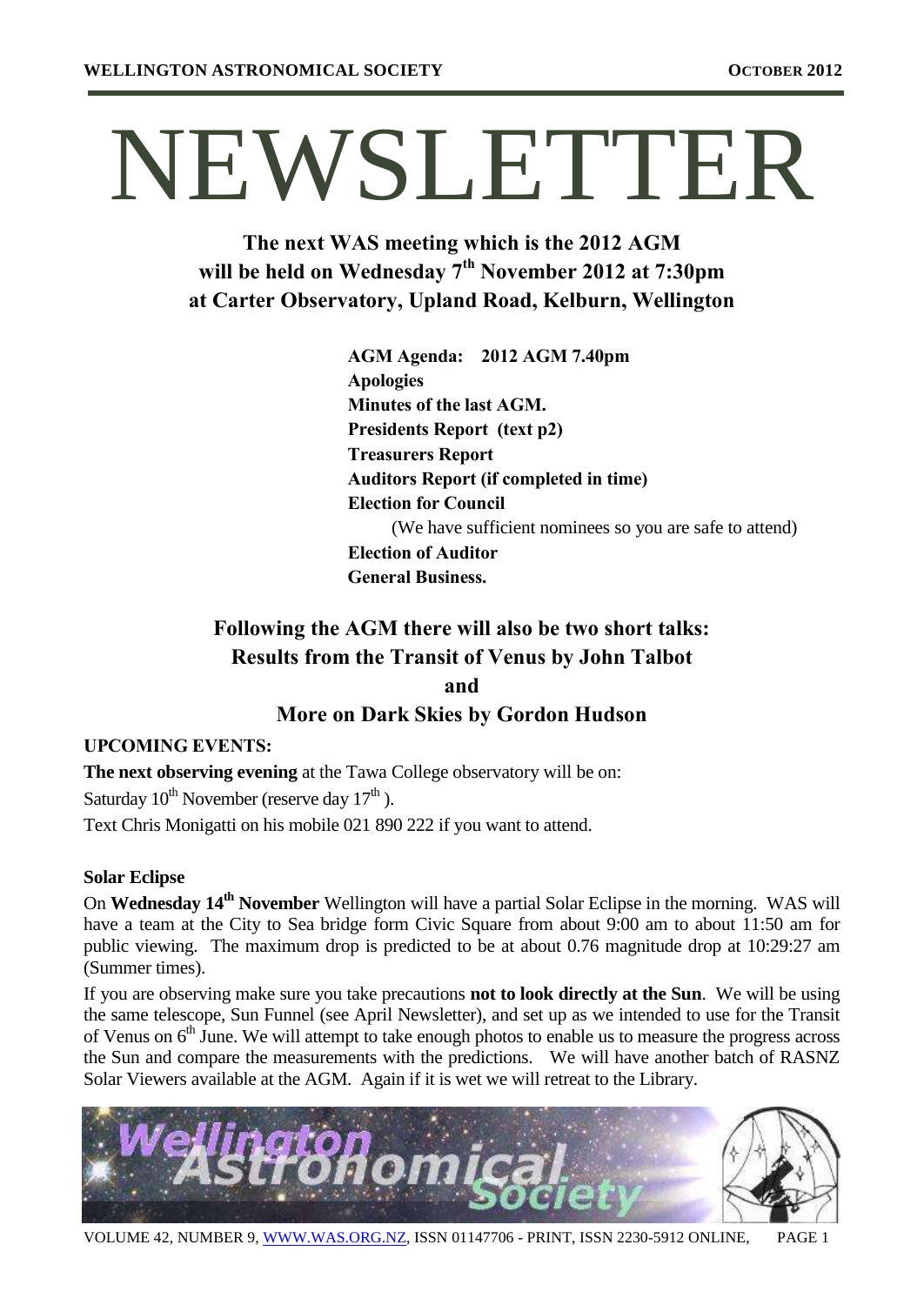| Page 1- Next meeting<br>Upcoming events<br>Solar eclipse | Pages 7 Starting with DSLR<br>Photometry Part 2 - by Aline<br><b>Homes</b> |
|----------------------------------------------------------|----------------------------------------------------------------------------|
| Page $2$ – Subs are due<br>Chairman's annual Report      | Page 9-10 WAS unaudited accounts                                           |
| Page 5 - WAS Research Astronomy<br><b>Group Report</b>   | Page 11 Sky features for November<br>Page 12 Sky chart for November        |

#### **Thomas Cooke Telescope Volunteers**

Thanks to the members who have volunteered to help with Saturday evening viewing following the planetarium show. We need more volunteers for November, so please put your hand up to do a shift one Saturday evening. A list of dates will be at the next meeting so please come and sign on.

## **Subscription time**

The end of the WAS financial year fell on Friday  $31<sup>st</sup>$  August. That means the new subscription year started in September. WAS Council considered the subscription rates at our last meeting and decided that they should remain the same for another year. A renewal form was attached to Page 10 at the end of the October newsletter or can be down loaded from [http://was.org.nz](http://was.org.nz/) If you have not already paid please bring subs to November meeting or post to the address on the form or pay by online banking (please put your name or phone number as a reference) and email a copy of the filled-in renewal form to Lesley Hughes [hpwas@hugpar.gen.nz.](mailto:hpwas@hugpar.gen.nz)

**Remember, for you to count to count to the quorum, and to be able to vote, at the AGM, you need to be a Financial or Life member.**

### **Chairman's Report for Year 2011-2012**

At the AGM last year a new Council was elected; Frank Andrews was elected to the status of Life Member of WAS at the AGM. Frank has been a member since we literally don't know when but certainly for decades. A resolution to donate the antique Dollond telescope, that had previously been given to WAS by the Powells family, to Carter Observatory as part of the Wellington Museums Trust, was passed. As approved, the Dollond was handed on to Carter Observatory on the  $7<sup>th</sup>$  March. A plaque was attached to the wooden case to make sure that the history and provenance of this rare antique is maintained.

The speaker for the evening was Gary Sparks from Napier who described his special interest in collecting Stamps with a Space or Astronomy theme.

In February 2012 Terry Butt was co-opted to Council giving us another experienced observer on Council.

The **December** speaker was Haritina Mogosanu. She told us about Early Polynesian Navigation and, how they used the stars to steer their waka over vast ocean voyages at a time when other cultures were still hugging coastlines.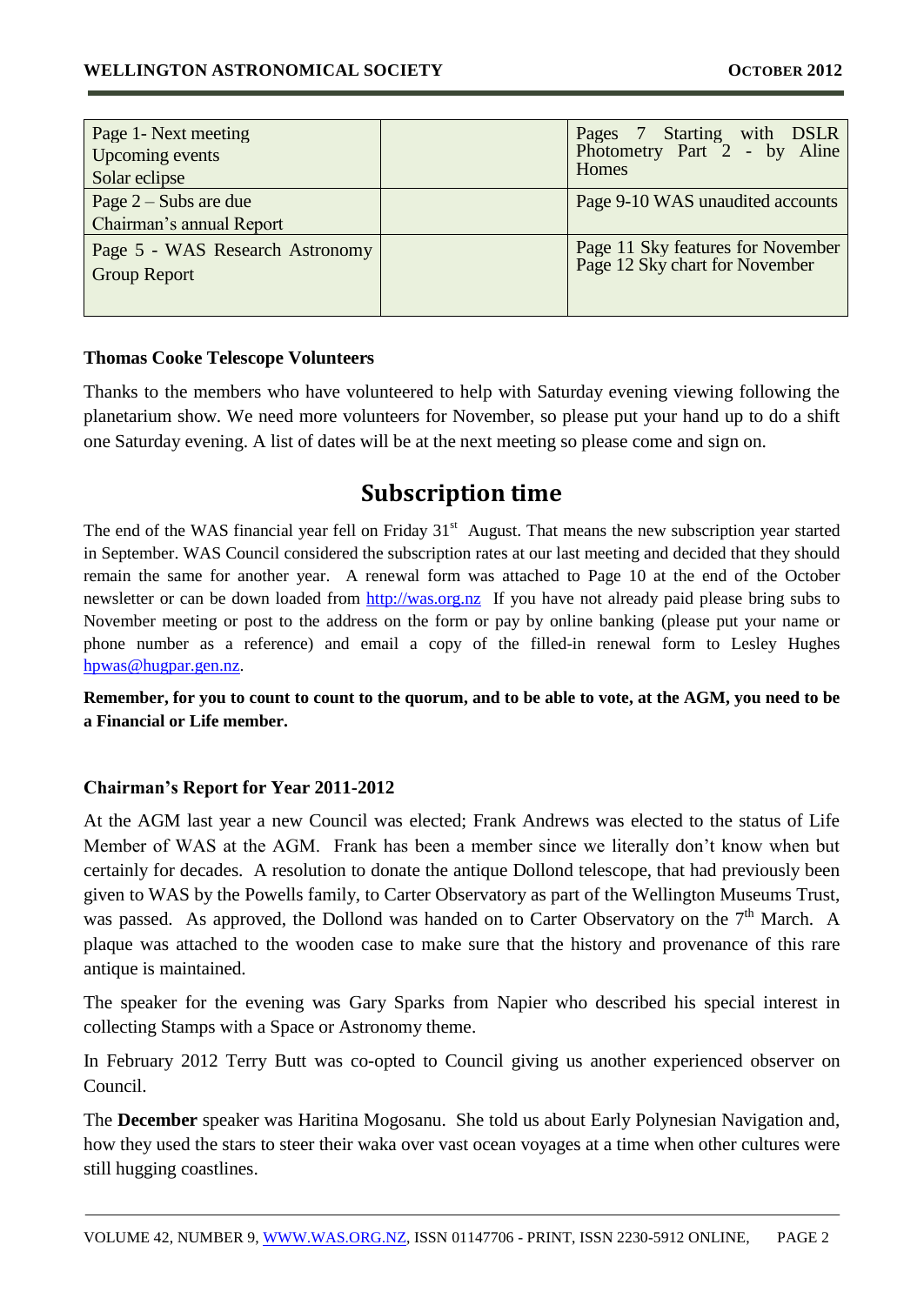We started the New Year with 3 Professors.

The **February** talk was by Prof. Denis Sullivan of Victoria University. He gave us an update on the search for "Extra Solar planets" and especially the microlensing technique which he has been using in the MOA project. The total number of known extra solar planets was now around 1000 and there is even some speculation that every star probably has at least one planet. I note that just two weeks ago it was announced that one our closest stellar neighbours Alpha Centauri has been shown to have an Earth sized planet.

In **March** Prof. David Wiltshire of Canterbury University described recent work that helps to confirm his ideas about "Dark energy and cosmic structure" in which he looks at the detailed structure of galactic structures rather than treating the whole universe as a uniform average when solving Einstein's field equations for the expansion of universe. This approach gives significant differences in the age of the universe depending on where you observe from. In particular he showed that our Milky Way galaxy sees a younger universe than if we were observing from one of the many voids that separate galaxy clusters. It also removes some of the dark energy required to explain the accelerating expansion of the Universe.

There was an interesting discussion between David and Kim Hill, first broadcast in Feb 2008 on Dark Energy. This can he heard online at

[http://www.radionz.co.nz/national/programmes/saturday/audio/1330842/david-wiltshire,-on-dark](http://www.radionz.co.nz/national/programmes/saturday/audio/1330842/david-wiltshire,-on-dark-energy)[energy.](http://www.radionz.co.nz/national/programmes/saturday/audio/1330842/david-wiltshire,-on-dark-energy)

He has since developed the ideas and has published several papers on the subject.

The **April** talk was by WAS member Emeritus Prof. John Harper of Victoria University. He explained the reason for the importance of observing the Transit of Venus in the  $17<sup>th</sup>$  and  $18<sup>th</sup>$ centuries which was to establish the size of the Solar System and specifically the distance of Earth from the Sun. Many countries spent huge sums in sending expeditions around the World to make the observations at widely separated locations. Hence, Capt Cook's voyage to Tahiti, for the 23 April 1769 transit, and the later transit of Mercury in New Zealand. John explained the two main methods of measuring the parallax that were used. He also described his observations in 2004 while at Cambridge University.

Staying with the Transit of Venus theme in **May** we had Luca Quaglia who described the Huddle method of observing the Transit of Venus in which a series of pictures is taken of the Sun over as long a period as possible and then the distance from Venus to the centre of the Sun is measured. The square of the distance is then plotted against time and a least squares fit curve is plotted to the data. The minimum distance is calculated from the equation of the curve and the distance and time are noted. A second set of observations at a different latitude then allows the parallax angle to be calculated. This method is easy to observe and avoids the uncertainties of timing ingress and egress caused by the black drop effect. However as we will see later there are some interesting maths problems to contend with.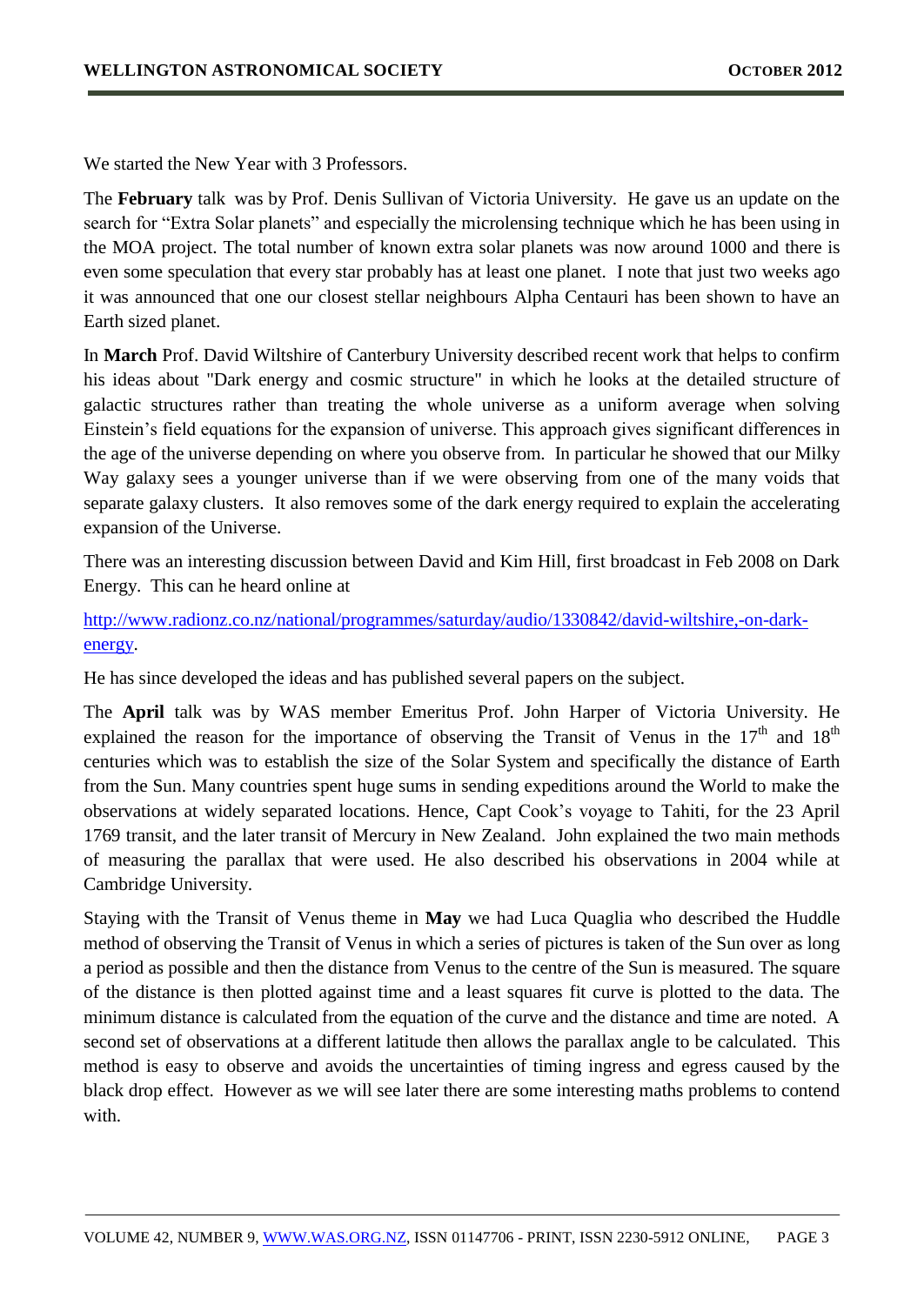John Talbot brought a simple Sun Funnel that he had made, and Gordon Hudson brought one made from a "Trainer Cone" from a sports shop. Each cost less than \$20 for materials and took little time to assemble.

The second speaker was Gordon Hudson. He described how to collimate a telescope using a small low power laser in a fitting that is inserted into the eyepiece tube and another that shines a bright diffuse light into the eye piece tube. In each case there are a number of adjustments that may be needed to correctly align your optical path. All instruments can get slightly out of optimum adjustment over time and Gordon had several simple tips on what to look for.

At the end of **May**, Prof. John Harper of Victoria University gave a public lecture at the Wellington Central Library on the Transit of Venus. This was very well attended with over 100 people attending.

And again in **June** meeting focussed on the Transit of Venus. We had hoped to observe that day but as there were few results to talk about, we watched a good DVD on earlier attempts at this rare event.

WAS had planned to hold a public observation in Wellington Civic Square near the Pyramid on top of Capital E. Wellington had what can only be de-scribed as miserable weather, cold and wet, and we did not see anything of the sun all day. We spent most of the day in the Library watching the NASA live feed from Moana Lua, Hawaii. We had about 100 people stop and chat about the event.

Thanks to Roger Butland, Bill Parkin and Lesley Hughes, who helped me with is exercise and we look forward to doing something similar for the Partial Solar Eclipse next week, on 14th November (It will be total in North Queensland.) . We will try to observe from about 9:00 am to just before noon local time.

In **July** we were treated to a wonderful talk by amateur astronomer Stuart Parker from Canterbury who told us about his "Supernova Factory". He uses two telescopes with computer controlled pointing and CCD cameras that take approximately 30 to 50 pictures a minute of southern galaxies during clear conditions and then repeats the same sequence of objects some days later. The pairs of pictures are then compared using software that "blinks" between the two pictures which makes it easier to spot a change. Any candidates then need to thoroughly checked, to make sure that the changed object is not an asteroid, known variable, or similar object. If that test is passed then he notifies members of his Boss Team (Backyard Observatory Supernova Search) [http://www.bosssupernova.com](http://www.bosssupernova.com/) who take independent pictures to confirm that they too can see the object.

If that is confirmed then they can report to Central Bureau for Astronomical Telegrams (CBAT) for further investigation by professional astronomers and their resources which may occasionally include Hubble telescope time.

Just 3 days after his talk to us Stu found another supernova PSN J00563888-0954091 (2012dt). Congratulations Stu and thanks for letting us in on how it is done. Also see <http://www.bosssupernova.com/confirmingimages.htm> where Stu has made a confirming observation of another new supernova.

In **August**, WAS Vice –President Gordon Hudson gave a short report on his attendance at the Starlight Conference at Tekapo in June, where the confirmation of the Tekapo basin as a World Heritage dark skies site was announced. This should protect the area as a good site for observing, especially at Mt John, for future generations.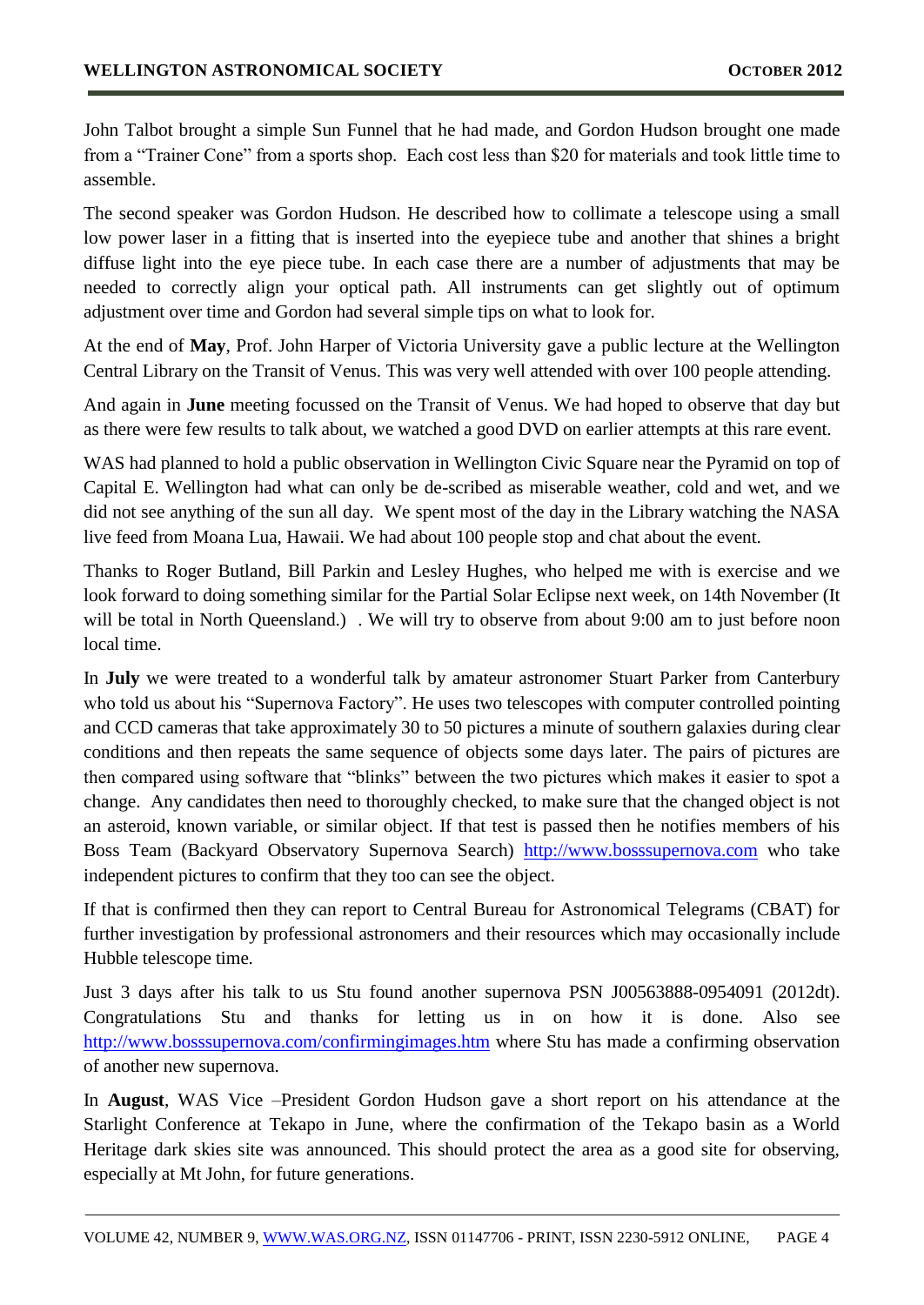We then watched a streamed version of "The City Dark" video from USA PBS. This concentrated on the problems of excessive light in New York City. One person said the only time they had been able to see the Milky Way in New York was during a major power cut that affected most of the city.

In **September**, WAS Council member Dr Aline Homes of School of Geography, Environmental and Earth Sciences, Victoria University of Wellington, New Zealand asked "Is Anybody Out There?" She explained what we might mean when asking the question "Is there life on other places than Earth?" Essentially this is the study of something we don't know exists yet. She examined the need for a more inclusive definition of life. In particular recent work in Astrobiology and related fields, considers how this might affect our assessment of the likelihood of detecting life on other worlds. There are several solar system bodies such as the moons of Jupiter that seem to hold some promise of having at least microbial life. Exoplanets around other stars are another target for searches where the main thrust has been trying to identify small planets in the Goldilocks zone where they have a good chance of having liquid water on or under the surface.

In **October** WAS Life member John Field, described the processes required to make good astro photographs. This is a non trivial exercise but if you follow his advice you should be able to start getting some of those great pictures we see in some of the books and calendars.

I would like to thanks all council members for help and support but particularly to Lesley Hughes who has done dual roles of Treasurer and with the help of Bill Parkin has continued to provide and deal with the refreshments.

### **WAS Research Astronomy Group Report**

I make no apologies for trying to have talks with a strong bias in favour of topics that are related to research. Astronomy by its very nature is a Science, and has been from the mists of human history. In Science we make observations and dream up theories. It does not matter which comes first but we look for theories that fit the observations and discard, or modify, those theories which don't fit. These days the theories will mostly come from professional scientists and academics. The observations however can be made by almost any one. We have heard from Stuart Parker who has discovered a number of Supernovae. He is primarily a dairy farmer, but with those discoveries he and his BOSS team have contributed significantly to the work of professional astronomers who are trying to better understand the theories of the expansion of the Universe, Dark Energy and related matters.

If, like me you had bought a telescope and were looked at a few things and had wondered "What can I do now?" please consider having a go at some "real" astronomy and try to measure something. Position, time, brightness, what has changed,…. In my case I was inspired by a talk on Occultations by Graham Blow back in about 2004. I had a go and got hooked.

**Warning** you may find yourself wanting to spend a lot more on extra kit like camera(s); Timers, Video recorders, … . Please talk to members of the group before making big purchase so that you make good decisions.

The WAS Research Group was formed over two years ago, to help members who would like to make observations that contribute to other research programs. We need to understand what observations are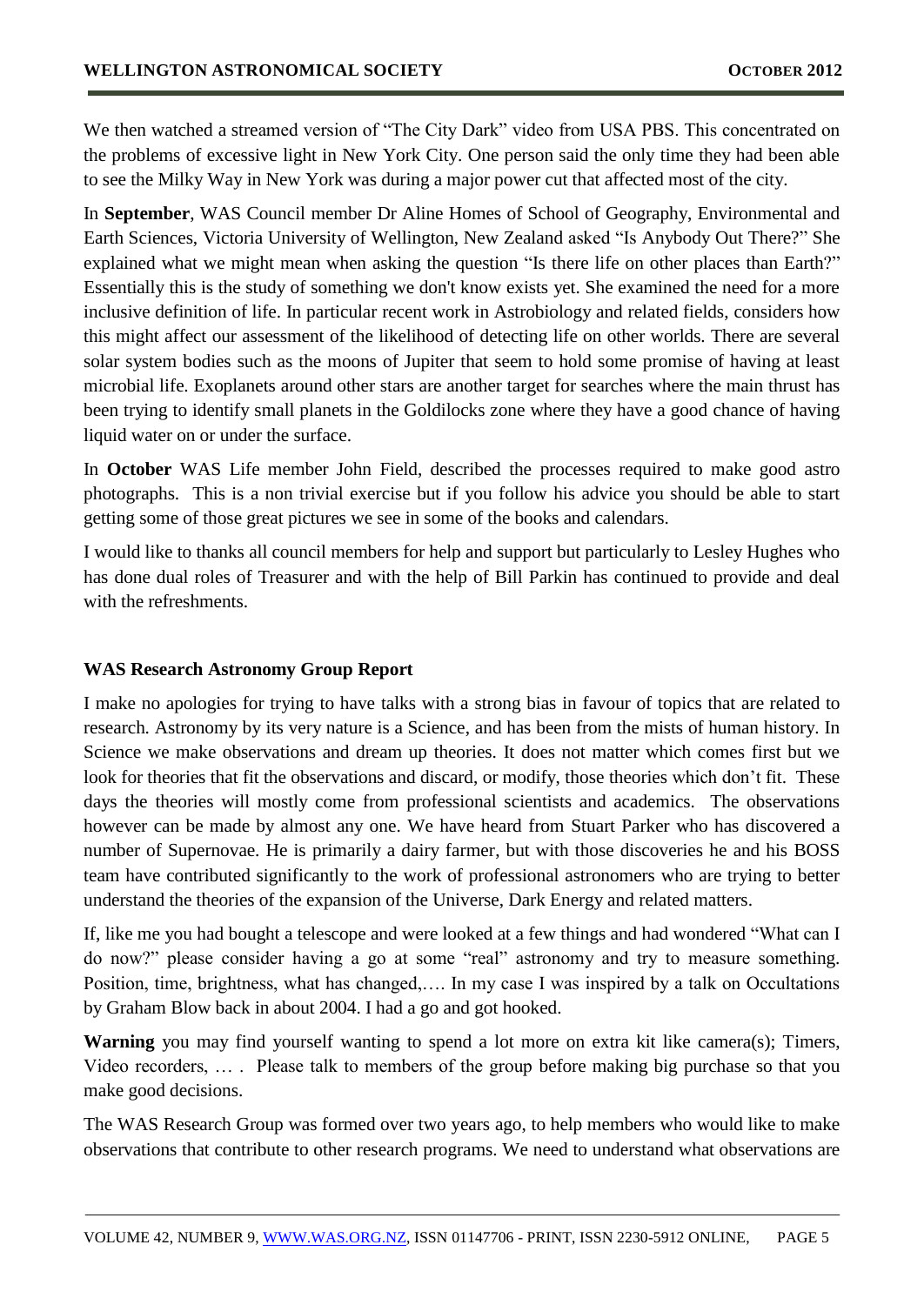needed and how to make sure the results of our observations are of some use to the rest of the world's astronomers.

The group has met each month at 6:30 pm before the main meeting. These meetings are open to all WAS members. We regularly have 6 to 12 people attend these and would welcome more people who even think they might like to try some research type observing to attend these.

Our main topics so far have been: observing Occultations and Variable Stars and more recently the Extinction Events of Jovian moons. In particular I would like to thanks Dr Murray Forbes and Dr Aline Homes for their support and ongoing talks in this group and for their contribution to this news letter.

All of these can be achieved with simple telescopes and either digital cameras or sensitive video cameras plus some accurate timing mechanism.

**Occultations** both Lunar and Asteroidal, are best observed with a telescope and video camera with a GPS video time inserter to get highly accurate times, but even binoculars and a stop watch can be used for bright events.

These observation also include the possibility of observing or discovering close double stars which are otherwise difficult or inaccessible to amateur equipment.

Predictions for the Wellington area are published on our web site at<http://was.org.nz/01Occs.html> or look at the RASNZ Occultation Section web site at [http://occsec.wellington.net.nz](http://occsec.wellington.net.nz/) for both predictions and results from the Australia New Zealand region where there have already been 43 positive observations so far this year – all made by amateur astronomers. That data may be used for refining the orbital parameters of the objects, determining if a close double star is a true binary star or a pair of stars that just happen to be at the same place in the sky and will diverge again over the next epoch. Lunar occultations originally proved that the Moon is slowly moving away from Earth as its energy is transformed into tidal motion. If many observers record the same event we may be able to find the shape and size of an asteroid and also refine the predicted albedo, before any other method. There is an example result at

[http://occsec.wellington.net.nz/planet/2011/results/20110418\\_516\\_Amherstia\\_Rep.htm](http://occsec.wellington.net.nz/planet/2011/results/20110418_516_Amherstia_Rep.htm) 

The other main topic has been observing **Variable Stars.** These come in a number of types. The main things we need are the ability to estimate or measure relative brightness of two or more stars and the time of the observation to about 1 minute rather than the sub-second accuracy needed for occultations. Modern digital (DSLR) cameras on the back of a telescope provide a good way of starting to do this work as Aline continues to describe in this month's article below.

We have been working through a series of tutorials by Murray on processing of images with IRIS software in order to get accurate star magnitudes from CCD or Digital Camera images. We hope to have these talks put into an observer's manual.

**Jupiter Extinction Events** (JEE) are a relatively new program that originated from amateur observers reporting anomalies in the light curves from the 2009-2010 Galilean Moon mutual eclipse and occultation season when the moons orbits were very close to edge on towards Earth. These observations can be done with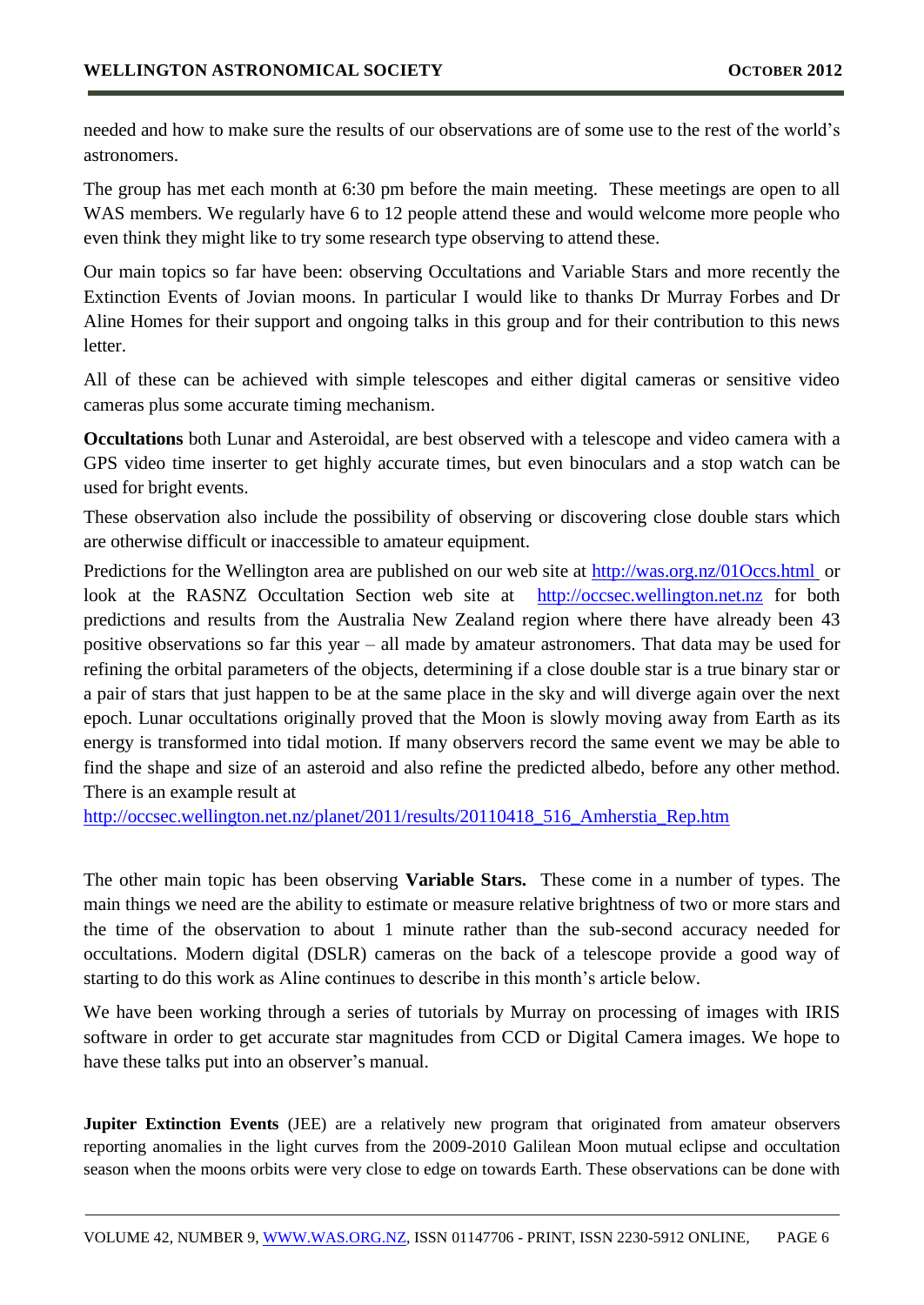either of the above types of equipment. Only a small telescope is needed (so much so that I have had to put a 38mm aperture in front of my 250mm scope to dim the image enough to measure the changes). The main requirement is to be able to observe for several hours at a time so a tracking mount (Motorised Equatorial or GoTo) is almost imperative. More information about this program and several files containing predictions can be found at<http://scottysmightymini.com/JEE/>



The observation above was made after a crude prediction that Io may show self extinction of the torus. The right hand graph shows an accurate JPL ephemeris prediction as solid line.

There are plenty of other areas that may interest you. **Astrophotography** is one that many people work at. Try taking regular pictures of the same objects and see what changes. Eg Moon phases, Jupiter's Red Spot and other features, Supernova in a galaxy, a new comet or asteroid. Always make sure you know the date and time of any picture you take – it may contain critical data of some new discovery.

If you think you have found something check that it really is new – consult with others, check in a planetarium program like C2A or Stellarium, before you shout from the roof tops.

Whatever you do, please don't buy a big telescope and then never use it.

## **Variable Stars**

## **Aline Homes**

## **Beginning DSLR Photometry Part 2**

So you have some RAW image files - biases, darks, flats and star-fields. What do you do with them? They will need to be downloaded, decoded and processed. The instructions I am giving are for IRIS, because that is the package I am familiar with, and the one Murray chose for the Research Group training program. IRIS is available for free download from... <http://astrosurf.com/buil>

The first step is to get the pictures out of your camera and on to your PC. You can connect the camera directly via the USB cable, or from the memory card via a card reader. It is important to use the Utilities software provided with your camera, especially if you want to check your images. The default image-viewer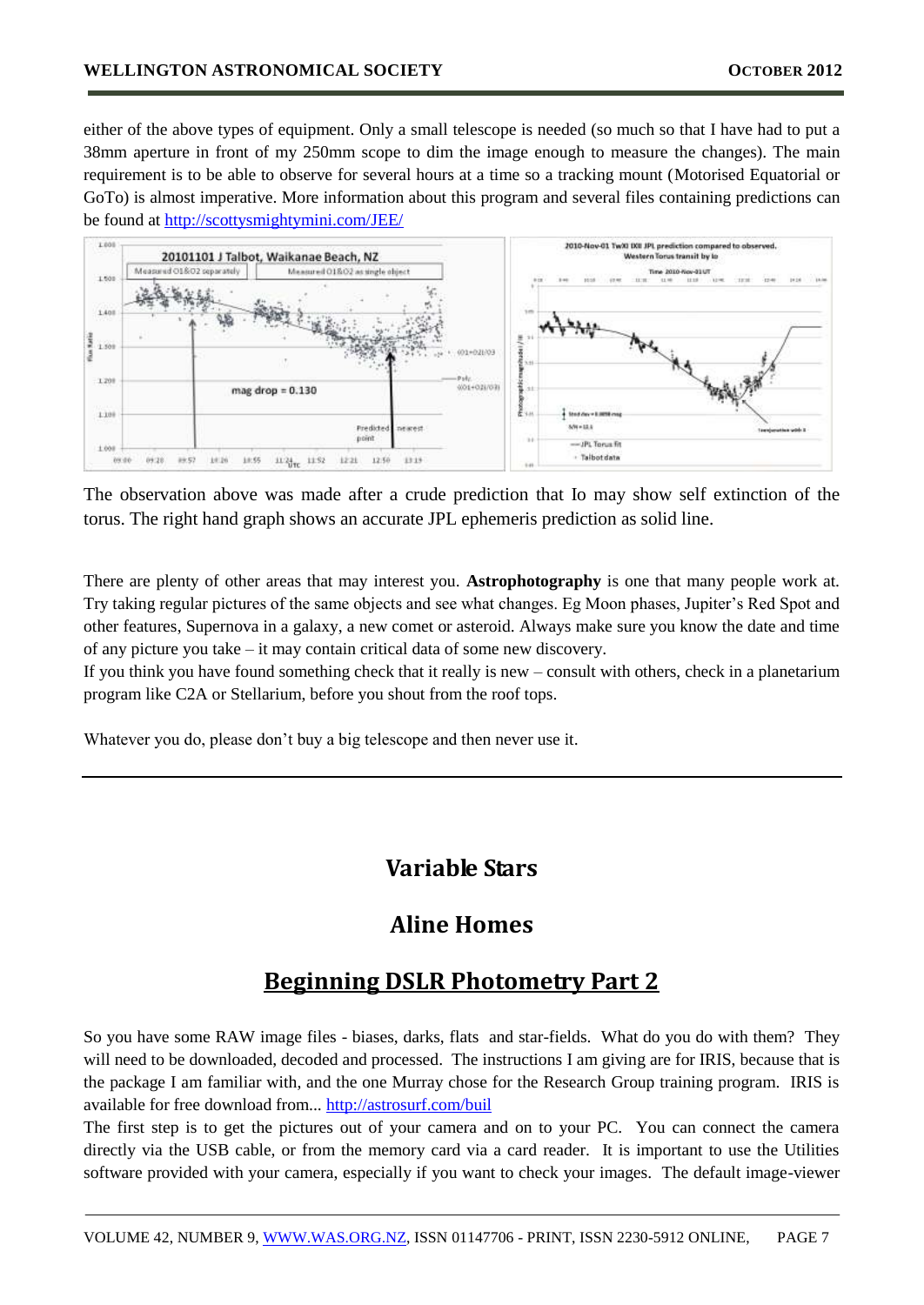in Internet Explorer cannot handle RAW files. Download your pictures into a directory called IRIS\_data or similar, and rename them so that you know what each sequence is eg: bias-1... for bias frames, flat-1... for flats and so on. Don't use leading zeros or leave the default sequential numbering, IRIS expects image sequences to begin at 1.

To decode your images, first have an Internet Explorer window open with your picture files displayed. Start IRIS and from the tool bar click on Settings. Set the working path which tells IRIS which directory to look for your files in. You can call up the directory tree by clicking on the button beside the working path window. Set the File Type to Pic for DSLR images. You can leave everything else at default.

Next, click the on the camera icon to open Camera Settings, select your camera's make and model. Then set binning to 1x1 and RAW Interpolation to Linear. Open Digital Photo on the tool bar and select Decode Raw Files. This opens a window into which you can drag and drop your files from Explorer. Drag across your bias files, specify an output name, say "bias" and click the CFA button. When the conversion is complete, click one "done" to return to IRIS. You will now have a set of decoded files called bias-1.pic and so on. Repeat the process for your dark, flat and image files. We will cover the next steps next time

#### **QZ Carinae – a Possible Research Project**

This star was first proposed as a VSS research project in 2010, but the campaign seems to have faltered. In early October it was proposed that the project be revived, this time to include DSLR photometry, in attempt to resolve some of the issues with this system. It could be a suitable project for the WAS research group and other interested parties to undertake. I have put my hand up to get involved in any case. You no longer have to be a member of VSS to contribute to its projects.

QZ Carinae lies in the eta-Carinae nebula not all that far from eta Car itself. It is the brightest member of the open cluster Cr 228, and is about 2600 parsecs from Earth. QZ is a multiple system comprising four very hot, massive young stars. The total mass of the system is approximately 96 solar masses. It is a source of UV, IR and X-rays

The star varies between 6.2 and 6.5 over a period of roughly 6 days, with two marked eclipses. It has been classed as an EB type eclipsing system but the eclipses are long and often somewhat distorted. The brightness makes it suitable for DSLR photometry, but marginal for CCDs without stopping down. The QZ Car system resolves into two pairs. The primary is a non-eclipsing spectroscopic binary, period 20.74 days, that may itself be slightly variable. The main variability is due to the eclipsing secondary pair. More details on the system can be found in the QZ Car background document on the VSS website.

The project will involve imaging the system at three-hourly intervals, and only B and V measures are needed. For DSLRs these approximate to the blue and green channels, which can be extracted from your colour images. The output of eclipse light curve is important. The eclipses themselves last approximately 6hrs.

Please feel free to discuss this as a project, and let me know. I will not be at the next meeting, I will be in Cairns for the solar eclipse, but I can be contacted on <u>fossil.leaf@actrix.co.nz</u>. There is plenty of time to prepare. The system is too low in the south at the moment, and will not become suitably placed for early evening observation until late November at the earliest.

Victoria University Community Continuing Education is offering a course called **Space Race Politics: Rockets & Rhetoric**, by Matthew Cunningham, starting on 6 November.

Tuesdays 6, 13, 20 November, 6pm–8pm, Fee: \$70 (\$63)

See Vic website for more information and to enrol: [http://cce.victoria.ac.nz/courses/14-space-race-politics](http://cce.victoria.ac.nz/courses/14-space-race-politics-rockets-rhetoric)[rockets-rhetoric](http://cce.victoria.ac.nz/courses/14-space-race-politics-rockets-rhetoric)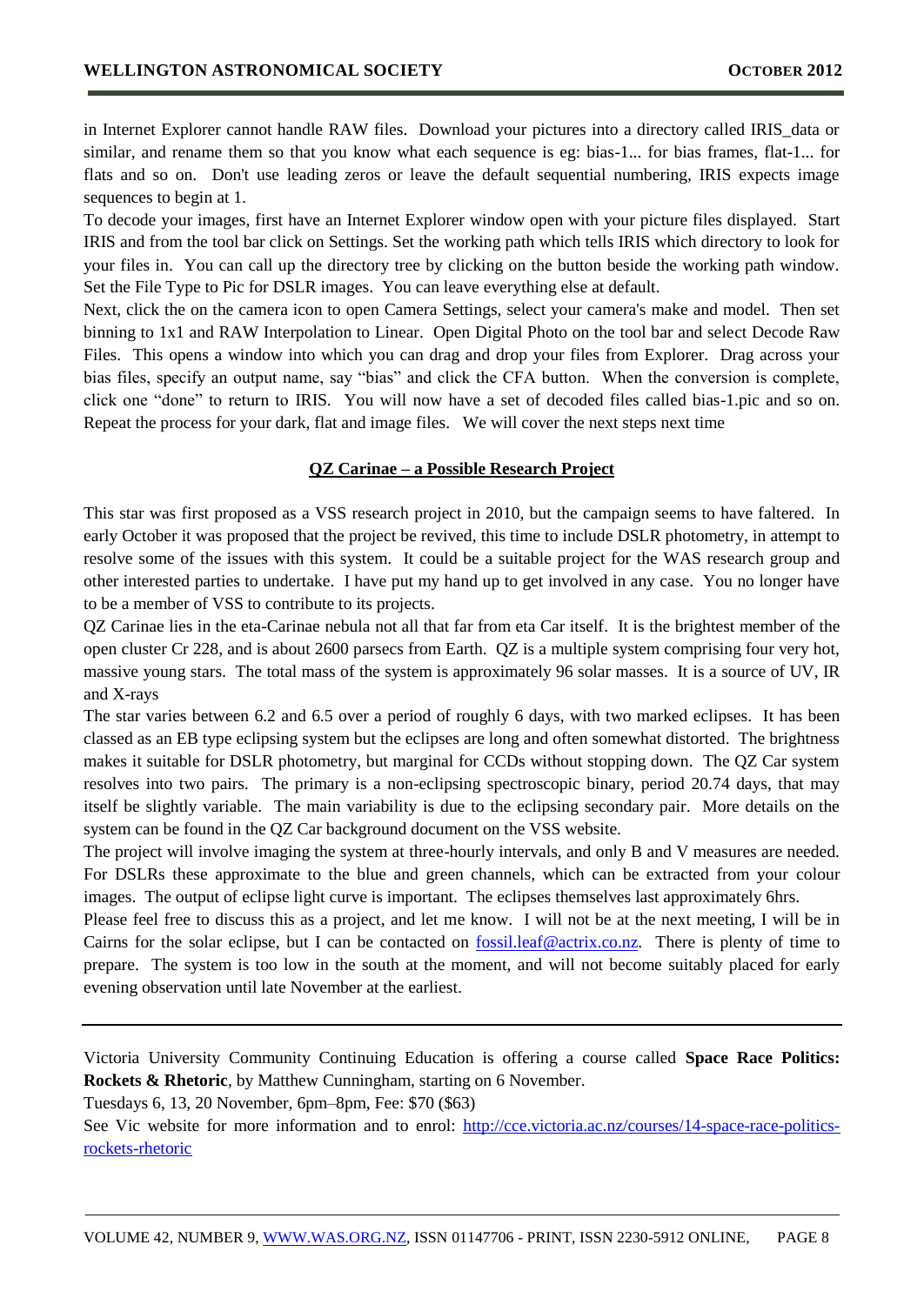| <b>Wellington Astronomical Society Incorporated</b> |                         |                                     |          |     |                          |  |  |
|-----------------------------------------------------|-------------------------|-------------------------------------|----------|-----|--------------------------|--|--|
| <b>Statement of Financial Performance</b>           |                         |                                     |          |     |                          |  |  |
| For the Year to Date 31-August-2012                 |                         |                                     |          |     |                          |  |  |
|                                                     |                         |                                     |          |     |                          |  |  |
| <b>INCOME:</b>                                      | Note#                   |                                     | 2012     |     | 2011                     |  |  |
| Subscriptions Renewals in year                      | $\overline{\mathbf{c}}$ | \$                                  | 2,210.00 | \$  | 2,070.00                 |  |  |
| <b>New Subscriptions</b>                            | $\overline{2}$          | \$                                  | 785.00   | \$  | 480.00                   |  |  |
| Interest                                            |                         | \$                                  | 143.69   | \$  | 141.47                   |  |  |
| Donations                                           |                         | \$                                  | 1,120.50 | \$  | 1,170.00                 |  |  |
| Grants                                              | 4                       | \$                                  | 200.00   | \$  |                          |  |  |
| RASNZ Conference                                    |                         | \$                                  |          | \$  |                          |  |  |
| Astrophotography Workshop fees                      |                         | \$                                  |          | \$  |                          |  |  |
| Telescope Hire                                      | 14                      | $\zeta$                             |          | \$  |                          |  |  |
| Depreciation recovery Sold Items.                   | 10                      | \$                                  |          | \$  |                          |  |  |
| <b>Solar Viewers</b>                                |                         | \$                                  | 257.00   |     |                          |  |  |
| Other                                               | 5                       | \$                                  | 80.00    | \$  |                          |  |  |
| <b>Total Income</b>                                 |                         | \$                                  | 4,796.19 | \$  | 3,861.47                 |  |  |
|                                                     |                         |                                     |          |     |                          |  |  |
| <b>EXPENDITURE:</b>                                 |                         |                                     |          |     |                          |  |  |
| <b>Affiliation Fees to RASNZ</b>                    |                         | \$                                  | 177.00   | \$  | 198.00                   |  |  |
| Auditor                                             |                         | $\overline{\boldsymbol{\varsigma}}$ | 47.56    | \$  | 40.97                    |  |  |
| Bank Fees & Cheque book                             |                         | \$                                  | 52.50    | \$  | 50.00                    |  |  |
| Insurance                                           | 6                       | \$                                  | 410.55   | \$  | 410.55                   |  |  |
| <b>IYA Expenses</b>                                 |                         | \$                                  |          | \$  |                          |  |  |
| Post Office Box Hire                                |                         | \$                                  | 160.00   | \$  | 160.00                   |  |  |
| <b>Newsletter Printing</b>                          | 7                       | $\overline{\xi}$                    | 211.73   | \$  | 327.22                   |  |  |
| Postage                                             | 8                       | \$                                  | 120.00   | \$  | 281.50                   |  |  |
| Room Hire                                           | 9                       | \$                                  |          | \$  |                          |  |  |
| Speakers                                            |                         | \$                                  | 1,064.00 | \$  | 10.99                    |  |  |
| Astrophotography Workshop costs                     |                         | \$                                  |          | \$  |                          |  |  |
| Maintenance on Equipment                            |                         | \$                                  | 235.97   | \$  |                          |  |  |
| <b>Solar Viewers</b>                                |                         | \$                                  | 195.00   | \$  | $\overline{\phantom{0}}$ |  |  |
| Miscellaneous                                       |                         | $\overline{\boldsymbol{\zeta}}$     |          | \$  |                          |  |  |
| Web Site                                            |                         | $\overline{\xi}$                    | 199.71   | \$  | 275.41                   |  |  |
| Capital Items                                       |                         | $\overline{\boldsymbol{\varsigma}}$ | 63.00    | \$  | 55.00                    |  |  |
| <b>Total Expenditure</b>                            |                         | \$                                  | 2,937.02 | \$  | 1,809.64                 |  |  |
|                                                     |                         |                                     |          |     |                          |  |  |
| <b>Cash Income less Expenditure</b>                 |                         | \$                                  | 1,859.17 | \$  | 2,051.83                 |  |  |
|                                                     |                         |                                     |          |     |                          |  |  |
| <b>Accrual adjustments</b>                          |                         |                                     |          |     |                          |  |  |
| Reverse of previous years AP                        | 12                      | \$                                  | 99.80    | \$  | 117.94                   |  |  |
| Less current Accounts Payable                       |                         | -\$                                 | 34.30    | -\$ | 99.80                    |  |  |
| Reverse of previous years DR                        |                         | $-\frac{1}{5}$                      | 162.21   |     |                          |  |  |
| Plus Debtors                                        |                         | \$                                  | 185.33   | \$  | 162.21                   |  |  |
| Reverse previous years Telescope Deposi             |                         | $\overline{\xi}$                    |          | \$  |                          |  |  |
| Reverse Capital Items                               | 10                      | $\overline{\xi}$                    |          | \$  | 118.00                   |  |  |
| Less Depreciation                                   | $10 - 5$                |                                     | 1,423.17 | -\$ | 2,484.48                 |  |  |
|                                                     |                         |                                     |          |     |                          |  |  |
| <b>Excess Expenditure over Income</b>               |                         | \$                                  | 524.62   | -\$ | 134.30                   |  |  |

# **Unaudited WAS Accounts**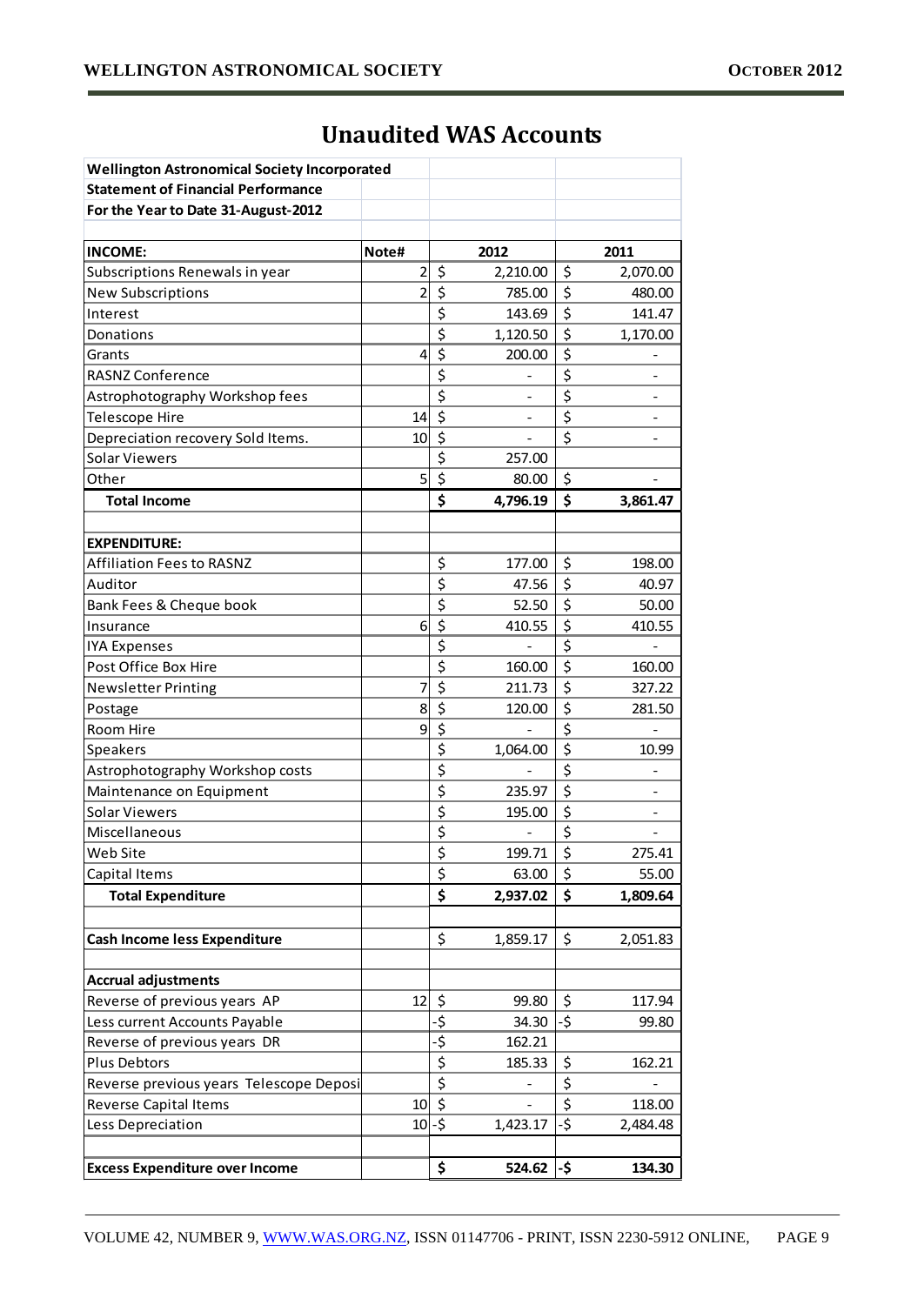## **Wellington Astronomical Society Incorporated Statement of Financial Position As at 31 August 2011**

| <b>Current Assets</b>                               | Note#           | 2012 |           |    | 2011      |  |  |
|-----------------------------------------------------|-----------------|------|-----------|----|-----------|--|--|
| <b>Bank Accounts</b>                                |                 | \$   | 11,128.07 | \$ | 9,268.90  |  |  |
| <b>Accounts Receivable</b>                          |                 | \$   | 185.33    | \$ | 162.21    |  |  |
|                                                     |                 |      |           |    |           |  |  |
| <b>Total Current Assets</b>                         |                 | \$   | 11,313.40 | \$ | 9,431.11  |  |  |
|                                                     |                 |      |           |    |           |  |  |
| <b>Property, Plant &amp; Equipment from Dep Scl</b> | $10 \mid \zeta$ |      | 9,412.81  | \$ | 10,835.99 |  |  |
|                                                     |                 |      |           |    |           |  |  |
| <b>Total Assets</b>                                 |                 | \$   | 20,726.21 |    | 20,267.10 |  |  |
|                                                     |                 |      |           |    |           |  |  |
| <b>Liabilities</b>                                  |                 |      |           |    |           |  |  |
| <b>Accounts Payable</b>                             | $12 \mid 5$     |      | 34.30     | \$ | 99.80     |  |  |
| <b>Telescope Deposits</b>                           | 11              |      |           |    |           |  |  |
| <b>Total Current Liabilities</b>                    |                 | \$   | 34.30     | \$ | 99.80     |  |  |
|                                                     |                 |      |           |    |           |  |  |
| <b>Net Assets</b>                                   |                 | \$   | 20,691.91 | \$ | 20,167.30 |  |  |

| <b>Movement in Members Funds</b>                      |     | 2012   | 2011      |        |           |  |  |
|-------------------------------------------------------|-----|--------|-----------|--------|-----------|--|--|
| <b>Total Assets Opening</b>                           |     | \$     | 20,167.30 | Ş      | 20,301.60 |  |  |
| Less Expenditure over Income                          |     | \$     | 1,859.17  |        | 2,051.83  |  |  |
| <b>Assets Purchased</b>                               |     | \$     |           | 118.00 |           |  |  |
| Assets sold                                           |     |        |           |        |           |  |  |
| Depreciation                                          |     | -\$    | 1,423.17  | -\$    | 2,484.48  |  |  |
| Reverse of previous years AP                          |     | \$     | 99.80     | S      | 117.94    |  |  |
| Less current Accounts Payable                         | -\$ | 34.30  | -\$       | 99.80  |           |  |  |
| Reverse Previous years Accounts receivable/prepaid-\$ |     | 162.21 |           |        |           |  |  |
| Plus Accounts receivable/prepaid                      |     | \$     | 185.33    | Ş      | 162.21    |  |  |
| Reverse previous years Telescope Deposits             |     | \$     |           |        |           |  |  |
| <b>Total Assets Closing</b>                           |     | \$     | 20,691.92 |        | 20,167.30 |  |  |

| <b>Bank Accounts</b>           |  | 2012 |        | 2011 |                 |                 |       |                             |
|--------------------------------|--|------|--------|------|-----------------|-----------------|-------|-----------------------------|
| Cheque                         |  |      | 3,748  | \$   | 4,031           |                 |       |                             |
| Simple Sa                      |  | \$   | 7,380  | \$   | 5,238           |                 |       |                             |
| <b>Total</b>                   |  | \$   | 11,128 | \$   | 9,269           |                 |       |                             |
|                                |  |      |        |      |                 |                 |       |                             |
| Movement in Bank A Opening Bal |  |      |        |      | <b>Deposits</b> | <b>Interest</b> |       | <b>Withdraw Closing Bal</b> |
| Cheque                         |  |      | 4,031  |      | 4,653           | \$<br>1         | 4,937 | 3,748                       |
| Simple Saver                   |  |      | 5,238  |      | 2,000           | \$<br>142       |       | 7,380                       |
| <b>Total</b>                   |  |      | 9,269  |      | 6,653           | \$<br>144       | 4,937 | 11,128                      |

Full audited accounts will be made available on our web site when Audit is complete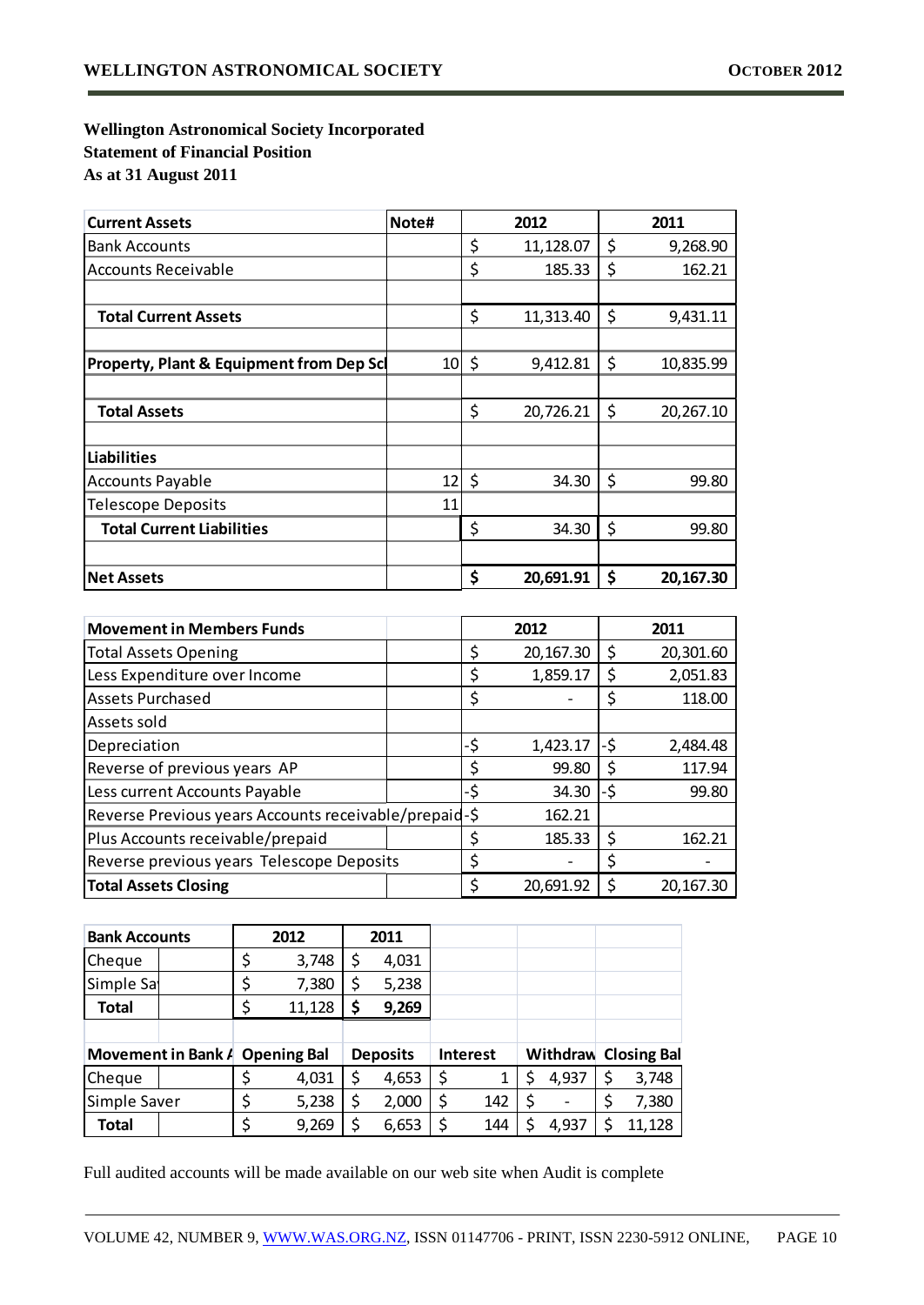#### **The Evening Sky in November 2012**

Bright stars and even brighter Jupiter light up the eastern evening sky. Midway up the southeast sky is **Canopus**, the second brightest star. **Sirius**, the brightest star, rises in the later evening at the beginning of the month. It is in the sky at dusk by month's end, twinkling like a diamond. Similarly **Jupiter**, brighter than all the stars, rises in the northeast about 11 pm early in November but is up at dusk later on.

**Mercury** (not shown) ends an evening sky appearance in the first half of the month. At the beginning of November it is setting in the southwest at 10:30 p.m., looking like a bright white star below orange **Antares**. It quickly sinks into the twilight as it moves between Earth and Sun. **Mars**, looking like a medium bright star with a reddish-orange tint, begins the month above and right of orange Antares. By the end of the month it is by the Teapot's lid in Sagittarius.

Left of Sirius is the constellation of **Orion**, with 'The Pot' at its centre. **Rigel**, a bluish supergiant star, is directly above the line of three stars; **Betelgeuse**, a red-giant star, is straight below. Left again is orange **Aldebaran**. It is at one tip of a triangular group called the Hyades cluster. The Hyades and Aldebaran make the upside down face of **Taurus** the bull. Still further left is the **Pleiades** or **Matariki** star cluster, also called the Seven Sisters, Subaru and many other names. Six stars are visible to the eye; dozens are seen in binoculars. The cluster is 400 light years\* away and around 70 million years old.

Low in the south are the Pointers, Beta and **Alpha Centauri**, and **Crux** the Southern Cross. In some Maori star lore the bright southern Milky Way makes the canoe of Maui with Crux being the canoe's anchor hanging off the side. In this picture the Scorpion's tail can be the canoe's prow and the Clouds of Magellan are the sails. Alpha Centauri is the closest naked-eye star; 4.3 light years away.

The Clouds of Magellan, (**LMC** and **SMC**), high in the in the southern sky, are two small galaxies about 160 000 and 200 000 light years away, respectively. They are easily seen by eye on a dark moonless night. The globular star cluster 47 Tucanae appears near the SMC but is 'only' 16 000 light years away. Globular clusters are spherical clouds of stars many billions of years old.

Very low in the north is the **Andromeda Galaxy**, easily seen in binoculars on a dark night and faintly visible to the eye. It appears as a spindle of light. It is similar in shape to our galaxy but a little bigger and nearly three million light years away.

Brilliant **Venus** rises into the dawn twilight about an hour before the sun. **Saturn** moves up and out of the twilight during November, passing left of Venus in the last week of the month. **Mercury** appears low in the dawn below Venus at the end of the month.

There is an **eclipse of the sun** on November 14. From NZ about three-quarters of the sun will be covered; more in the north, less in the south. The eclipse begins around 9:30 a.m. NZDT and ends before noon. Details of start and finish times for NZ places can be found at<http://www.rasnz.org.nz/>

Safe methods must be used to view the Sun. Viewing the Sun directly can result in instant blindness. The safest way is to project the image of the Sun onto a suitable screen. Alternatively a specially designed solar filter may be placed in front of the telescope. It is NOT safe to use a filter at the eyepiece as the focused heat from the Sun could shatter it. If unsure of safe methods consult your local astronomical society about suitable ways of observing the sun. Safe solar viewers are sold by WAS, the Auckland Astronomical Society and Wellington's Carter Observatory. For Auckland phone 09 473 5877 or email treasurer@astronomy.org.nz, www.astronomy.org.nz. For the Carter Observatory phone 04 910 3140 or see www.carterobservatory.org. Both offer bulk discounts to astronomical societies and educational groups.

The full moon passes through the outer edge of the Earth's shadow around 3:30 a.m. on the 29th. This **penumbral eclipse** will cause the moon to look a little darker on its lower edge.

Notes by Alan Gilmore, University of Canterbury's Mt John Observatory, P.O. Box 56, Lake Tekapo 7945, New Zealand. www.canterbury.ac.nz

\*A **light year** (l.y.) is the distance that light travels in one year: nearly 10 million million km or 10<sup>13</sup> km. Sunlight takes eight minutes to get here; moonlight about one second. Sunlight reaches Neptune, the outermost major planet, in four hours. It takes four years to reach the nearest star, Alpha Centauri.

Notes by Alan Gilmore, University of Canterbury's Mt John Observatory, P.O. Box 56, Lake Tekapo 7945, New Zealand. www.canterbury.ac.nz 120529